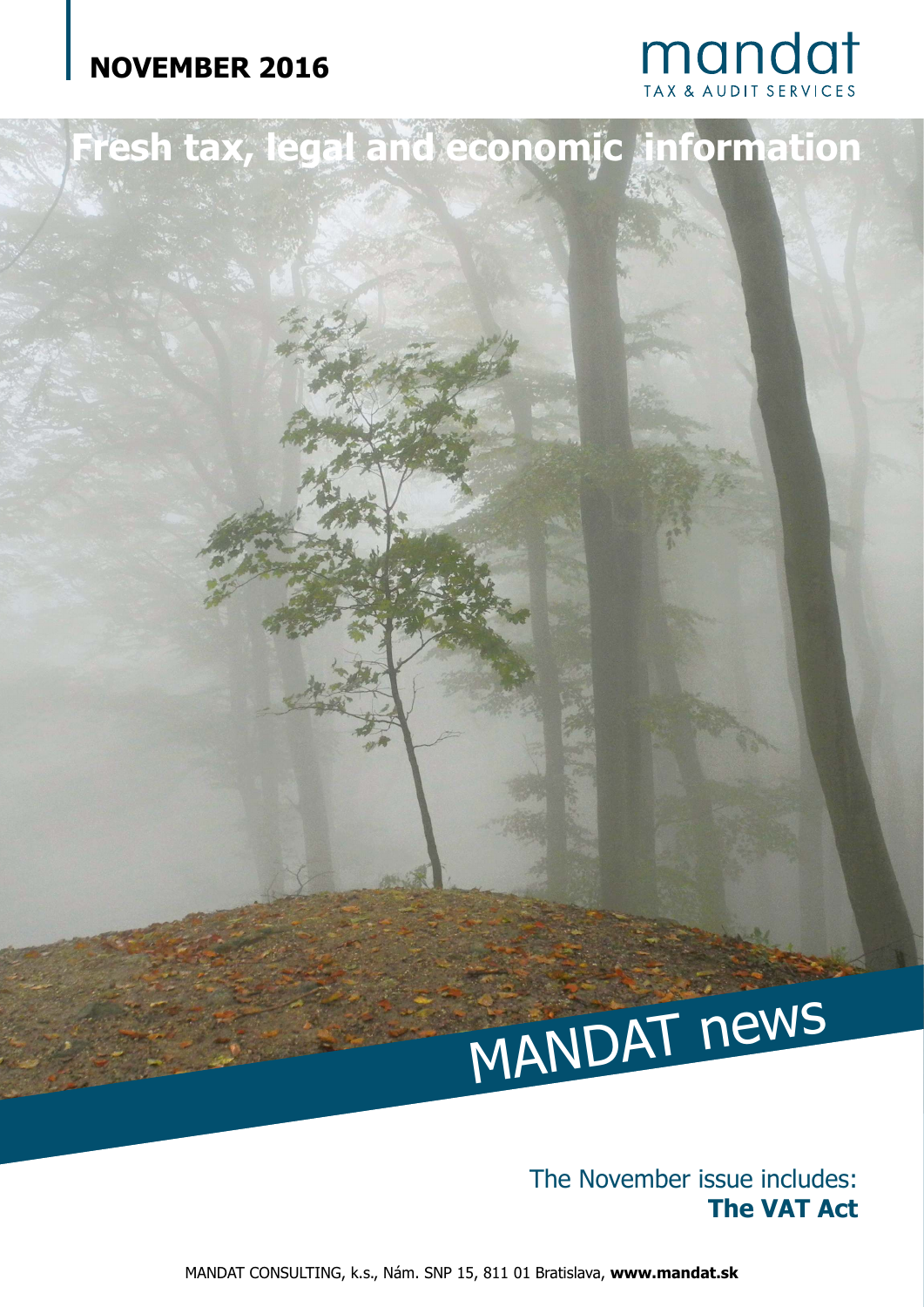# **NOVEMBER 2016**

# mandat TAX & AUDIT SERVICES

### **THE APPROVED AMENDMENT TO THE VAT ACT**

By the approved amendment to the VAT Act, which enters into force from 1 January 2017, the legislator supplements the statutory provisions concerning the interest on deductions blocked during a tax audit. The amended provision applies also to "old" tax audits commenced before 1 January 2017 that will not be completed by that date. The state shall pay to the taxpayer interest at the minimum rate of 1.5 % of the amount of the blocked deductions. H

The amendment also postpones the introduction of the "self-assessment" mechanism in relation to imports indefinitely. That means that in the future we will have to continue to pay the VAT on imported goods to the Customs Administration and then to request its refund through a tax return.

At the same time, the procedure for determining the VAT regime for deliveries of construction works and goods with installation or assembly is simplified. The reverse charge regime can be used if the supplier reasonably believes that the deliveries in question should be included in the categories for which the reverse charge regime is applicable. Ne procedure for determining the VAT regime for the Mandator of the supplier reasonably<br>the problem of the supplier reasonably<br>deliveries in question should be included in the categories<br>species thange regime is applicable



H

e-mail: **robert.jex@mandat.sk** Tel.: +421 2 571042-13

### **NOT TO BE MISSED**

#### **Important dates**

Overview of important dates in the period from November to December 2016 can be found on our website:**http://www.mandat.sk**